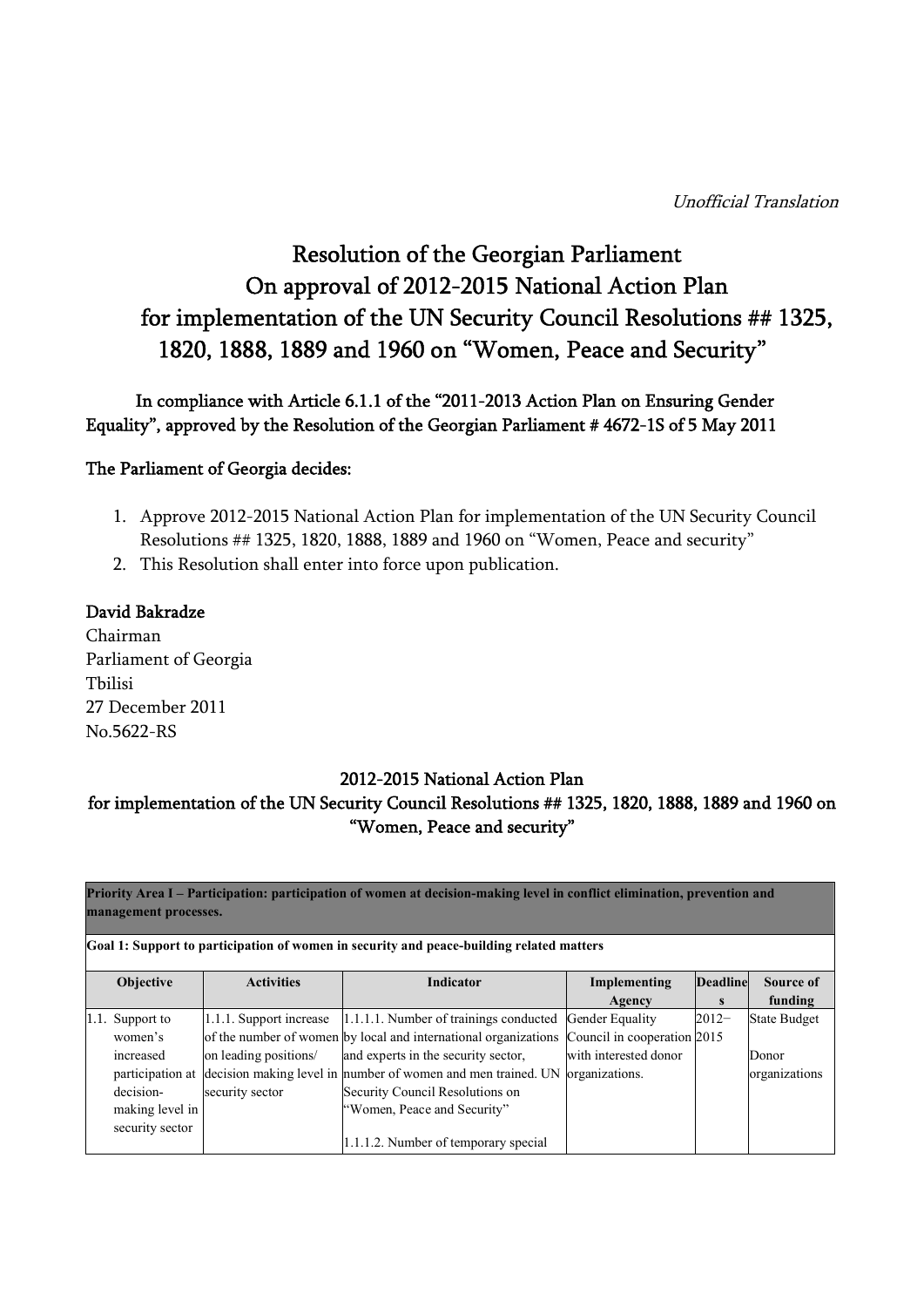|                                                                                                                                             |                                                                                                                                                                                                                                                                                               | measures carried out by governmental<br>agencies aimed at increasing women's<br>inclusion through trainings, seminars,<br>conferences and other awareness raising<br>arrangements<br>1.1.1.3. Data on women's participation<br>in relevant justice and security sectors<br>disaggregated by positions/categories |                                                                                                                                                                                                                                                       |                  |                                               |
|---------------------------------------------------------------------------------------------------------------------------------------------|-----------------------------------------------------------------------------------------------------------------------------------------------------------------------------------------------------------------------------------------------------------------------------------------------|------------------------------------------------------------------------------------------------------------------------------------------------------------------------------------------------------------------------------------------------------------------------------------------------------------------|-------------------------------------------------------------------------------------------------------------------------------------------------------------------------------------------------------------------------------------------------------|------------------|-----------------------------------------------|
| 1.2 Support<br>women's<br>participation in<br>official peace<br>negotiation<br>processes.                                                   | 1.2.1. Include Women,<br>Peace and Security<br>principles in the<br>meetings within the<br>framework of Geneva<br>talks and Incident<br>Prevention and Response<br>Mechanism (IPRM)<br>1.2.2. Cooperate with<br>international and civil<br>society organizations to<br>train women mediators. | 1.2.1.1. Number of meetings held by<br>members of the Georgian delegation to<br>Peace Talks with Gender equality<br>Council and Civil Society<br>Organizations.<br>1.2.2.1. Number of trainings conducted<br>to train women and groups of women,<br>women-mediators in the peace talks.                          | Gender Equality<br>Council, Office of<br>National Security<br>Council, Ministry of<br>Foreign Affairs,<br>Ministry of Justice,<br>Office of State<br>Minister for<br>Reintegration issues in<br>cooperation with<br>interested donor<br>organizations | $2012 -$<br>2015 | <b>State Budget</b><br>Donor<br>organizations |
| 1.3. Support<br>women's<br>participation in<br>military units and<br>increase their<br>awareness on<br>women, peace and<br>security issues. | 1.3.1. Training of<br>Peacekeeping forces in<br>the UN Security Council<br>Resolutions NoNo1325,<br>peacekeeping forces, 1820, 1888, 1889 and<br>and Security"                                                                                                                                | 1.3.1.1. Number of pre deployment<br>trainings on gender issues and UNSC<br>resolutions on "Women, Peace and<br>Security" conducted annually by local<br>1960 on "Women, Peace and international organizations and<br>experts for units to be sent to<br>peacekeeping forces (sex disaggregated<br>$data)$ ;     | Gender Equality<br>Council, Ministry of<br>Defence of Georgia in<br>cooperation with<br>interested donor<br>organizations                                                                                                                             | $2012 -$<br>2015 | <b>State Budget</b><br>Donor<br>organizations |
|                                                                                                                                             | 1.3.2. Introduce gender<br>equality principles and<br>the UN Security Council<br>Resolutions NoNo1325,<br>1820, 1888, 1889 and<br>1960 in respective<br>curriculum of the<br>National Defence<br>Academy                                                                                      | 1.3.2.1. Training manuals/instructions<br>developed and introduced by local and<br>international organizations and experts<br>on gender equality principles and the<br>UNSC resolutions on "Women, Peace<br>and Security" for the National Defence<br>Academy;                                                   |                                                                                                                                                                                                                                                       | $2012 -$<br>2015 |                                               |
|                                                                                                                                             | standards of physical<br>fitness, as necessary, in<br>order to encourage<br>women's participation in<br>military units and                                                                                                                                                                    | 1.3.3. Revise the existing $\vert 1.3.3.1$ . Results of the revision of<br>physical standards                                                                                                                                                                                                                    |                                                                                                                                                                                                                                                       | $2012 -$<br>2015 |                                               |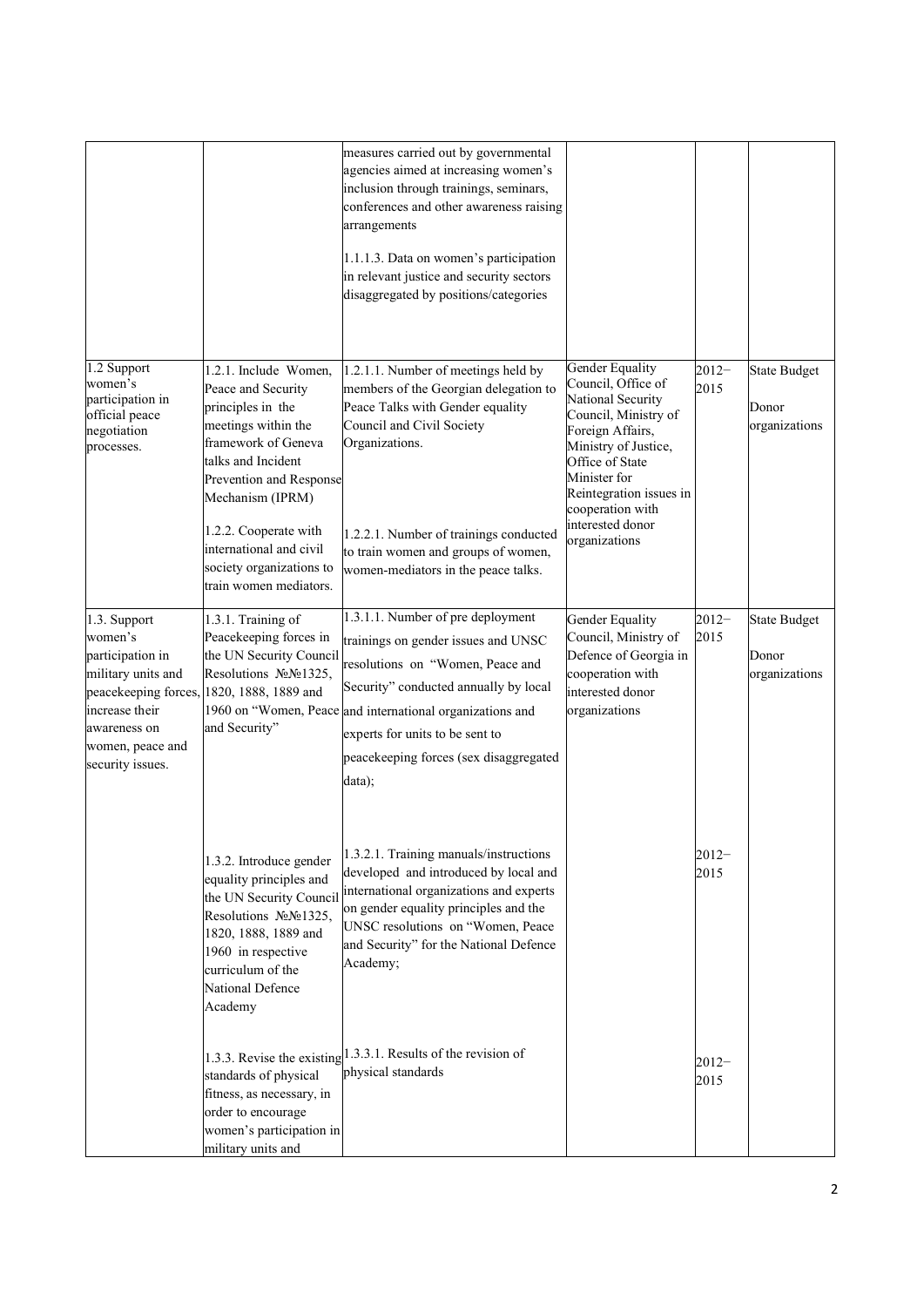|                                                                                                                        | peacekeeping forces.                                                                                                                                                                                                                                                                 |                                                                                                                                                                                                                                                                                                                                                |                                                                                                                                                     |                 |                                        |
|------------------------------------------------------------------------------------------------------------------------|--------------------------------------------------------------------------------------------------------------------------------------------------------------------------------------------------------------------------------------------------------------------------------------|------------------------------------------------------------------------------------------------------------------------------------------------------------------------------------------------------------------------------------------------------------------------------------------------------------------------------------------------|-----------------------------------------------------------------------------------------------------------------------------------------------------|-----------------|----------------------------------------|
| 1.4. Support to<br>people-to-people<br>diplomacy and<br>women's<br>participation in these economic/trade,<br>processes | 1.4.1. For confidence<br>building purposes<br>support joint<br>implementation of<br>healthcare, educational,<br>social, cultural,<br>projects with<br>participation of<br>population residing on<br>territories, separated by<br>occupation lines,<br>especially women and<br>girls; | 1.4.1.1. Number of programs/projects<br>jointly implemented with the<br>participation of the population residing<br>on territories adjacent to occupied<br>regions<br>1.4.1.2. Number of women and girls<br>participating in joint programs/projects<br>environmental and other implemented on the territories adjacent<br>to occupied regions | Gender Equality<br>Council, Office of the<br>State Minister on<br>Reintegration Issues in<br>cooperation with<br>interested donor<br>organizations. | $2012-$<br>2015 | State Budget<br>Donor<br>organizations |

**Priority Area II – Prevention: Consideration of women's needs in conflict prevention and elimination of all forms of violence against women** 

|     | Goal 2: Consideration of women's needs in conflict prevention processes                                                       |                                                                                                                                                                                                                                                                            |                                                                                                                                                                                                                                                                               |                                                                                                                                     |                  |                                               |  |  |
|-----|-------------------------------------------------------------------------------------------------------------------------------|----------------------------------------------------------------------------------------------------------------------------------------------------------------------------------------------------------------------------------------------------------------------------|-------------------------------------------------------------------------------------------------------------------------------------------------------------------------------------------------------------------------------------------------------------------------------|-------------------------------------------------------------------------------------------------------------------------------------|------------------|-----------------------------------------------|--|--|
|     | Objective                                                                                                                     | <b>Activity</b>                                                                                                                                                                                                                                                            | <b>Indicator</b>                                                                                                                                                                                                                                                              | <b>Implementing Agency Deadlin</b>                                                                                                  | es               | Source of<br>funding                          |  |  |
| 2.1 | Include<br>women's<br>issues/needs in<br>conflict<br>prevention<br>mechanisms<br>and early<br>warning<br>systems.             | for civil servants in<br>communication strategy<br>planning (data<br>disaggregated by sex,<br>position)                                                                                                                                                                    | 2.1.1. Number of trainings 2.1.1.1. Number of seminars on<br>introducing gender principles in conflict Council, Office of the<br>prevention mechanisms and early<br>warning systems and participants thereto Reintegration Issues in<br>(data disaggregated by sex, position) | Gender Equality<br>State Minister on<br>cooperation with<br>interested donor<br>organizations                                       | $2012 -$<br>2015 | <b>State Budget</b><br>Donor<br>organizations |  |  |
|     |                                                                                                                               | 2.1.2. Cooperation with<br>international and civil<br>society organizations for<br>formation and training of<br>effective support groups,<br>coordination of trainings<br>aiming at support of<br>population, especially<br>women and children, in<br>conflict situations. | 2.1.2.1. Number of trainings for<br>effective support groups                                                                                                                                                                                                                  |                                                                                                                                     | $2012-$<br>2015  |                                               |  |  |
|     | 2.2. Raising<br>awareness of the<br>population, living<br>on territories<br>adjacent to<br>occupied regions<br>and throughout | 2.2.1. Increase awareness<br>of the population residing<br>on territories adjacent to<br>occupied regions and, if<br>necessary, throughout<br>Georgia, on increased<br>risks and threats.                                                                                  | 2.2.1.1. Analysis of the existing early<br>warning systems on risks and threats to<br>women and children and proposals for<br>their improvement                                                                                                                               | <b>Gender Equality</b><br>Council, Ministry of<br>Defence of Georgia,<br>Ministry of Education<br>and Science, local<br>governments | $2012 -$<br>2015 | <b>State Budget</b><br>Donor<br>organizations |  |  |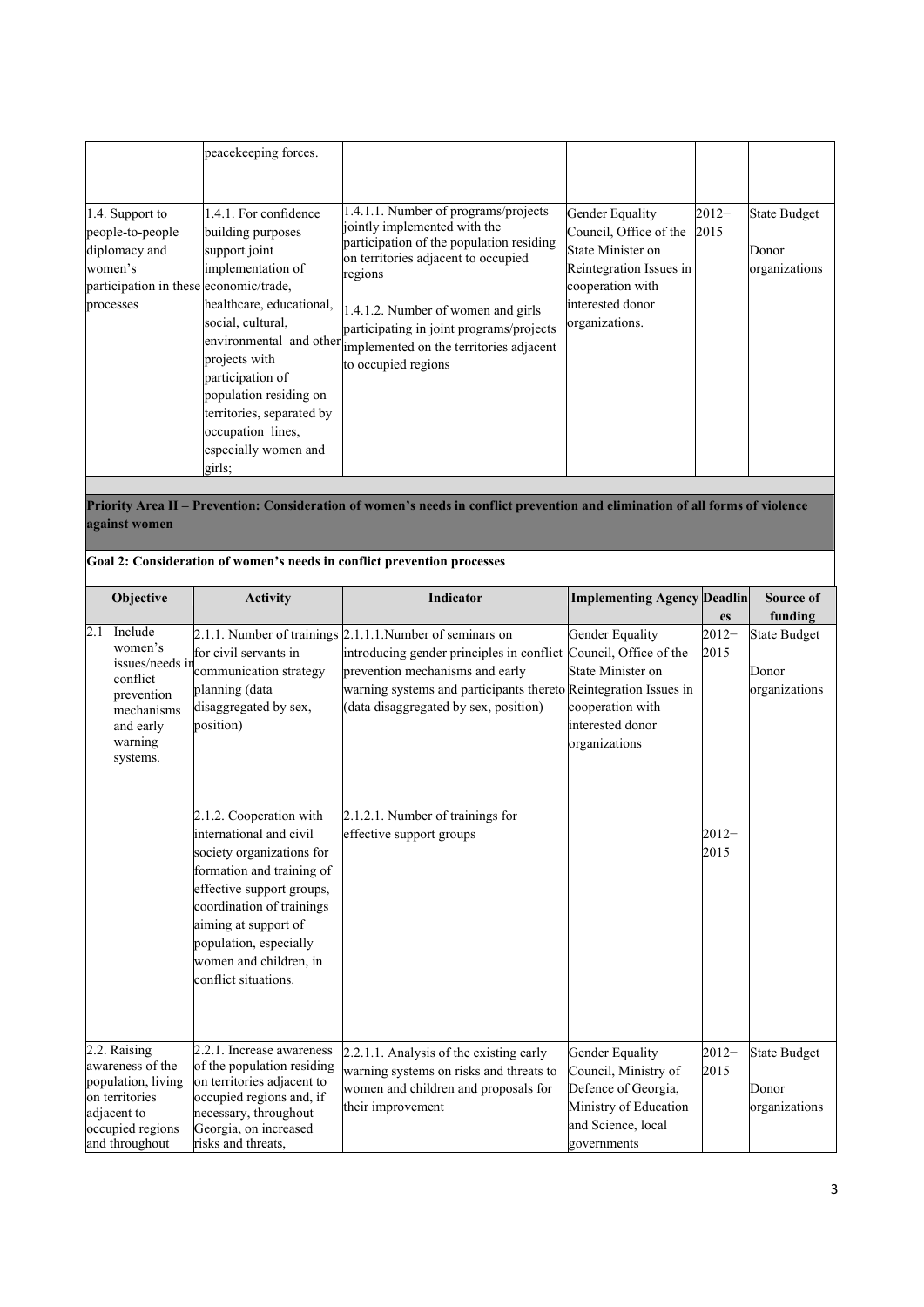| Georgia, as<br>and threats,<br>including those<br>with particular<br>focus on the needs<br>of women and<br>children | especially taking into<br>necessary, on risks account specific needs of<br>women and children;<br>2.2.2. Ensure trainings on<br>civil defence and safety<br>measures for the<br>population residing on the<br>territories adjacent to<br>occupied regions        | 2.2.2.1. Number of teaching hours<br>allocated to the courses on civil defence<br>and safety measures at public schools of Broadcaster in<br>Georgia;                                                                                                                                                                                                                           | Gender Equality<br>Council, the Public<br>cooperation with<br>interested donor<br>organizations | $2012 -$<br>2015 |  |
|---------------------------------------------------------------------------------------------------------------------|------------------------------------------------------------------------------------------------------------------------------------------------------------------------------------------------------------------------------------------------------------------|---------------------------------------------------------------------------------------------------------------------------------------------------------------------------------------------------------------------------------------------------------------------------------------------------------------------------------------------------------------------------------|-------------------------------------------------------------------------------------------------|------------------|--|
|                                                                                                                     | 2.2.3. Strengthen<br>cooperation between the<br>government and civil<br>society aiming at raising<br>awareness of population<br>on the territories adjacent<br>to occupied regions on<br>anticipated risks and<br>threats, as well as on<br>conflict prevention. | 2.2.3.1 Number of meetings held<br>between the Gender Equality Council,<br>governmental and civil society<br>organizations; joint initiatives;<br>2.2.3.2. Percentage of population<br>covered by activities on potential risks<br>and threats as well as conflict prevention<br>issues, aimed at raising public<br>awareness; number of participants,<br>disaggregated by sex; |                                                                                                 | $2012 -$<br>2015 |  |
|                                                                                                                     | 2.2.4. Involvement of<br>media and its active<br>participation in peace<br>initiatives and activities<br>for the promotion of peace<br>culture                                                                                                                   | 2.2.4.1. Number of radio and TV<br>broadcasts, number of newspaper and<br>internet coverage.                                                                                                                                                                                                                                                                                    |                                                                                                 | $2012-$<br>2015  |  |

**Priority Area III: Prevention: Consideration of women's needs in conflict prevention and eliminating all forms of violence against women, especially sexual and gender based violence**

|                                                                                                                         | Goal 3: Preventing sexual and gender based violence against women in the conflict and post-conflict period                                                                                                                                                                                                                                                   |                                                                                                                                                                                              |                                                                                     |                  |                                         |  |  |  |  |
|-------------------------------------------------------------------------------------------------------------------------|--------------------------------------------------------------------------------------------------------------------------------------------------------------------------------------------------------------------------------------------------------------------------------------------------------------------------------------------------------------|----------------------------------------------------------------------------------------------------------------------------------------------------------------------------------------------|-------------------------------------------------------------------------------------|------------------|-----------------------------------------|--|--|--|--|
| <b>Objective</b>                                                                                                        | <b>Activity</b>                                                                                                                                                                                                                                                                                                                                              | Indicator<br><b>Implementing Agency Deadli</b>                                                                                                                                               |                                                                                     |                  |                                         |  |  |  |  |
|                                                                                                                         |                                                                                                                                                                                                                                                                                                                                                              |                                                                                                                                                                                              |                                                                                     | nes              | Funding                                 |  |  |  |  |
| 3.1. Eliminate<br>based violence;<br>promote zero<br>tolerance towards<br>sexual violence<br>against women<br>and girls | 3.1.1. Cooperation with<br>sexual and gender-international and civil<br>society organizations,<br>prevention of gender-based victims of sexual violence<br>and sexual violence during<br>armed conflicts/wars,<br>protection of and help to<br>the victims of sexual<br>violence, develop<br>recommendations on<br>elimination of identified<br>deficiencies | 3.1.1.1. Findings of the study on<br>prevention of gender based and sexual<br>violence during armed conflict/war,<br>study of the mechanisms of protection of and assistance to the          | Gender Equality<br>Council in cooperation<br>with interested donor<br>organizations | $2012-$<br>2015  | State budget,<br>Donor<br>organizations |  |  |  |  |
|                                                                                                                         | 3.1.2. Review of the<br>existing legislation on the<br>crime of sexual violence<br>committed in conflict and<br>post conflict periods from                                                                                                                                                                                                                   | $3.1.2.1$ . Findings of the study on existing Ministry of Justice of<br>legislation on crimes of sexual violence<br>in conflict and post-conflict periods and<br>respective recommendations. | Georgia                                                                             | $2012 -$<br>2013 |                                         |  |  |  |  |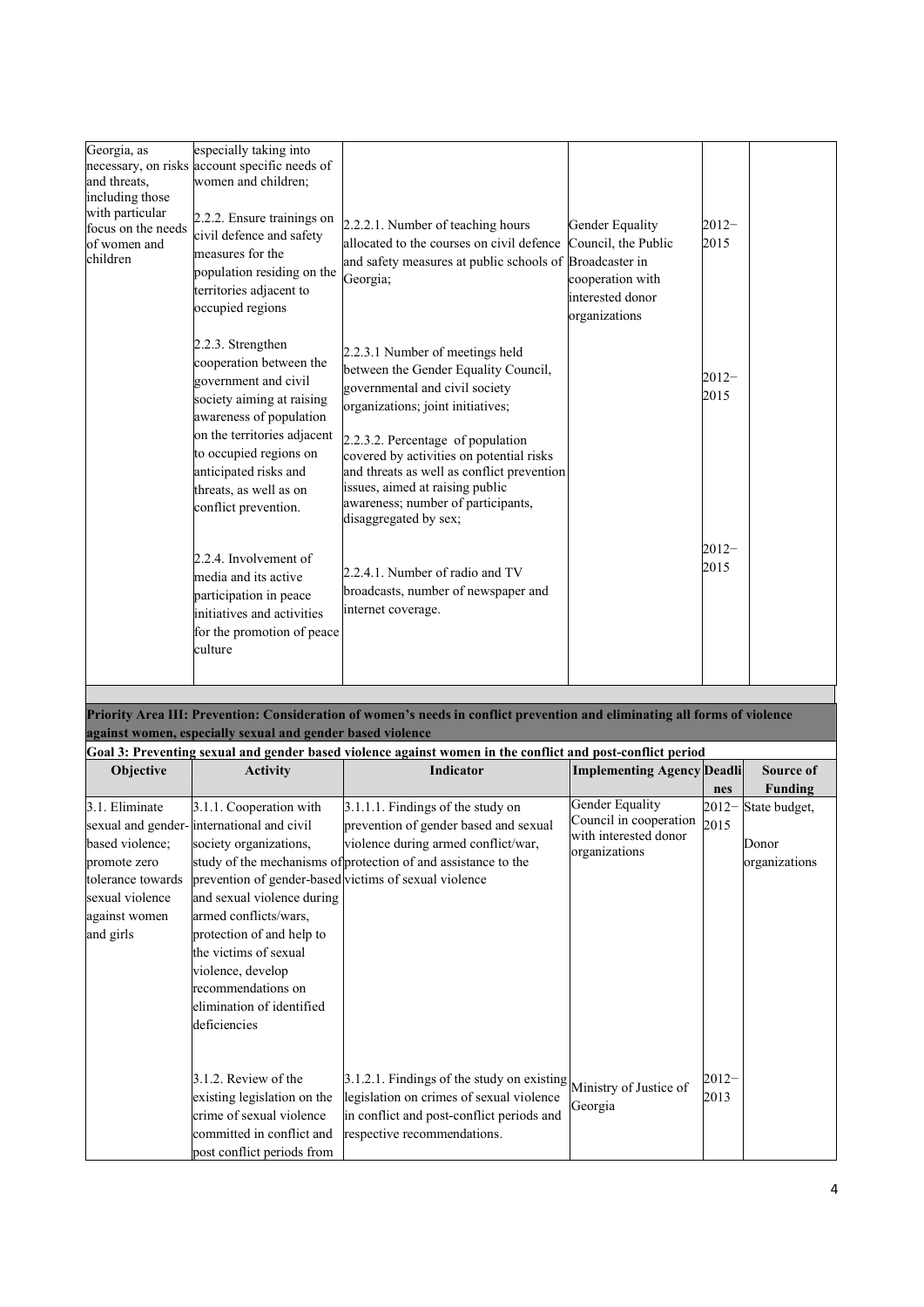| the viewpoint of zero<br>tolerance and develop<br>recommendations, as<br>necessary, on the<br>amendments to relevant<br>legislation;                                                                                                                               | 3.1.2.2. Number of conferences,<br>discussions and information broadcast on<br>zero tolerance towards crimes of sexual<br>violence committed in conflict or post<br>conflict period;                                                                                                                                                                                                                                             |                                                                                                                                      | $2012 -$<br>2015 |  |
|--------------------------------------------------------------------------------------------------------------------------------------------------------------------------------------------------------------------------------------------------------------------|----------------------------------------------------------------------------------------------------------------------------------------------------------------------------------------------------------------------------------------------------------------------------------------------------------------------------------------------------------------------------------------------------------------------------------|--------------------------------------------------------------------------------------------------------------------------------------|------------------|--|
| 3.1.3. Ensure appropriate<br>training of military units,<br>peacekeeping forces and<br>police units on gender<br>1820, 1888, 1889 and<br>1960, especially on<br>prevention, identification<br>and response to gender<br>based violence against<br>women and girls. | 3.1.3.1. Number of trainings conducted<br>annually on gender issues and UN<br>Security Council resolutions, especially<br>on prevention, identification and<br>issues and on UN Security response to gender based and other<br>Council Resolutions 1325, forms of violence against women and<br>girls; number of women and men<br>participants and number of staff trained<br>(data disaggregated by sex, position,<br>$etc.$ ). | Ministry of Defence of 2012-<br>Georgia, Ministry of<br>Internal Affairs in<br>cooperation with<br>interested donor<br>organizations | 2015             |  |

#### **Priority Area IV: Protection: Protecting conflict affected women's human rights; ensuring their physical, social, economic and political security**

| <b>Objective</b>                                                                                                                                                                                                                 | <b>Activity</b>                                                                                                                                                                                                                                                                                                                                                                                                                                                                                                                                                                                                                                                                             | <b>Indicator</b>                                                                                                                                                                                                                                                                                                                                                                                                                                                                                                                                                                                                          | Implementing<br>Agency                                                                                                                                                                      | <b>Deadlin</b><br>es         | Source of<br><b>Funding</b>             |
|----------------------------------------------------------------------------------------------------------------------------------------------------------------------------------------------------------------------------------|---------------------------------------------------------------------------------------------------------------------------------------------------------------------------------------------------------------------------------------------------------------------------------------------------------------------------------------------------------------------------------------------------------------------------------------------------------------------------------------------------------------------------------------------------------------------------------------------------------------------------------------------------------------------------------------------|---------------------------------------------------------------------------------------------------------------------------------------------------------------------------------------------------------------------------------------------------------------------------------------------------------------------------------------------------------------------------------------------------------------------------------------------------------------------------------------------------------------------------------------------------------------------------------------------------------------------------|---------------------------------------------------------------------------------------------------------------------------------------------------------------------------------------------|------------------------------|-----------------------------------------|
| compliance of<br>Georgian<br>legislation with<br>international<br>conventions, acts,<br>accords and<br>mechanisms;<br>protection of<br>conflict-affected<br>women from<br>physical, social,<br>economic and<br>political threats | 4.1. Assessment of 4.1.1. Review of the<br>Georgian legislation and<br>develop recommendations<br>as necessary to ensure its<br>compliance with the<br>international standards for<br>ensuring human rights<br>protection of conflict<br>affected women;<br>4.1.2. Ensure close<br>cooperation with Inter-<br><b>Agency Coordination</b><br>Council "On Combating<br>Human Trafficking", the<br>State Fund for the<br>Protection of and<br>Assistance to the<br>(Statutory) Victims of<br>Human Trafficking (and<br>domestic violence) and<br>relevant international<br>organizations for the<br>purpose of combating<br>sexual and gender-based<br>violence and trafficking in<br>persons; | 4.1.1.1. Conducted analysis and<br>recommendations, as necessary, on legal<br>changes on protection of rights and<br>ensuring security of war/conflict affected Georgia in cooperation<br>women, prepared in compliance with<br>international standards;<br>4.1.2.1. Number of coordination and<br>consultation meetings per year with<br>gender equality council, Inter-Agency<br>Coordination Council "On Combating<br>Human Trafficking", State Fund for the<br>Protection of and Assistance to the<br>(Statutory) Victims of Human<br>Trafficking (and domestic violence) and<br>relevant international organizations | Gender Equality<br>Council,<br>Ministry of Justice of<br>with interested donor<br>organizations<br>Gender Equality<br>Council in cooperation 2015<br>with interested donor<br>organizations | $2012 -$<br>2015<br>$2012 -$ | State budget,<br>Donor<br>organizations |

5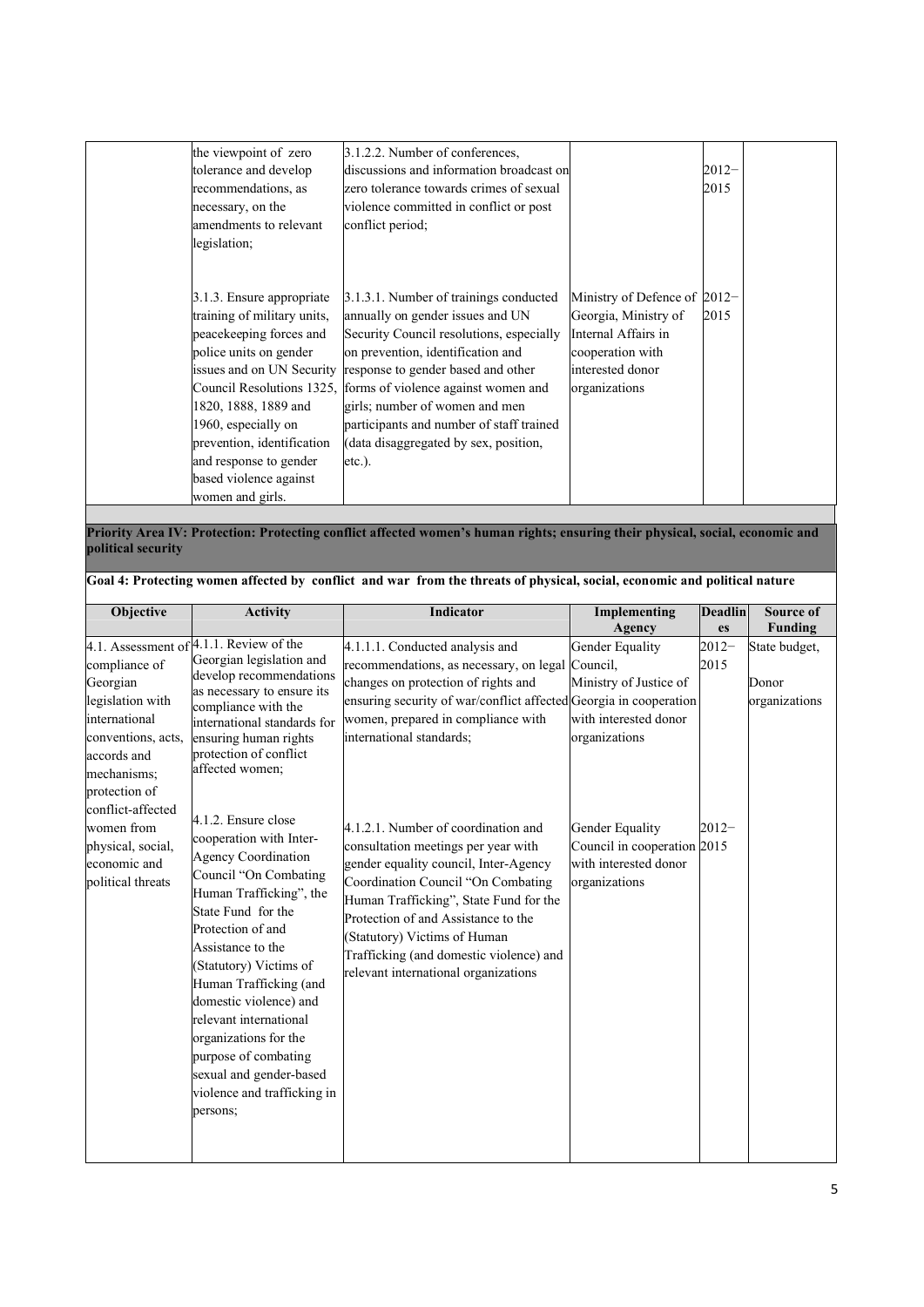|                                                                                                                                            | 4.1.3. Ensure cooperation<br>for the purpose of<br>protecting victims of<br>gender and sexual violence                                                                                                          | 4.1.3.1. Number of coordination and<br>with local and international consultation meetings between Gender<br>civil society organizations, Equality Council, local organizations of<br>relevant UN Agencies and women's rights, international non-<br>international organizations governmental organizations and relevant Human Trafficking",<br>UN agencies                                                                                                                                                                                                                                                                                          | Gender Equality<br>Council, Inter-Agency<br><b>Coordination Council</b><br>'On Combating<br>State Fund for the<br>Protection of and<br>Assistance to the<br>(Statutory) Victims of<br>Human Trafficking<br>(and domestic<br>violence)                                                                                                 | $2012 -$<br>2015                    |                                               |
|--------------------------------------------------------------------------------------------------------------------------------------------|-----------------------------------------------------------------------------------------------------------------------------------------------------------------------------------------------------------------|-----------------------------------------------------------------------------------------------------------------------------------------------------------------------------------------------------------------------------------------------------------------------------------------------------------------------------------------------------------------------------------------------------------------------------------------------------------------------------------------------------------------------------------------------------------------------------------------------------------------------------------------------------|---------------------------------------------------------------------------------------------------------------------------------------------------------------------------------------------------------------------------------------------------------------------------------------------------------------------------------------|-------------------------------------|-----------------------------------------------|
| 4.2. Ensure<br>full access to<br>justice for IDP,<br>war and conflict<br>affected women<br>and girls.                                      | implementation of representatives of law<br>enforcement bodies, legal<br>aid units, judiciary, local<br>relevant agencies on the<br>topics of UN security<br>Council resolutions;                               | 4.2.1. Conduct training for 4.2.1.1. Number of trainings<br>implemented at law enforcement<br>agencies, judiciary, legal aid bureaus,<br>local self-government and other relevant Ministry of<br>self-governments and other bodies on the topics of UN Security<br>Council Resolutions; number of trained<br>staff (data disaggregated by sex,<br>position, title, etc.);                                                                                                                                                                                                                                                                           | Gender Equality<br>Council, Ministry of<br>Justice of Georgia,<br>Corrections and Legal<br>Assistance                                                                                                                                                                                                                                 | $2012 -$<br>2015                    | <b>State Budget</b><br>Donor<br>organizations |
|                                                                                                                                            | 4.2.2. Support<br>development of legal aid<br>service and other<br>mechanisms on the<br>territories adjacent to<br>occupied regions to ensure<br>access to justice for<br>conflict affected women<br>and girls. | 4.2.2.1. Number of consultations<br>conducted to ensure access to justice for<br>conflict affected women and girls,<br>coordination and referral mechanisms<br>established with respect to legal issues<br>and the number of jointly implemented<br>initiatives.                                                                                                                                                                                                                                                                                                                                                                                    | Gender Equality<br>Council, Ministry of<br>Corrections and Legal<br>Assistance in<br>cooperation with<br>interested donor<br>organizations                                                                                                                                                                                            | $2012 -$<br>2015                    |                                               |
| 4.3. Ensure<br>political,<br>economic, social<br>and physical safety women and girls;<br>of IDP and<br>conflict and war<br>affected women. | 4.3.1. Support economic<br>empowerment of IDP and<br>war/conflict affected<br>4.3.2. Stimulate<br>education of IDP and<br>war/conflict affected<br>women and girls;                                             | 4.3.1.1. Number of IDP and war/conflict<br>affected women and girls, self-employed<br>and employed women, disaggregated by<br>vulnerable groups and territorial location<br>(sex-disaggregated data);<br>professional and vocational $\left 4.3.1.2$ . Number of business trainings,<br>educational and professional education<br>courses for IDP and war/conflict affected Ministry of Economy<br>women and number of participants<br>thereto:<br>4.3.2.1. Number of students enrolled in<br>training courses (sex disaggregated<br>data); number of professional and<br>vocational course certificates and<br>diplomas issued to women and girls; | Gender Equality<br>Council, Ministry of<br>Internally Displaced<br>Persons from the<br>Occupied Territories,<br>Accommodation and<br>Refugees of Georgia,<br>and Sustainable<br>development,<br>Legal Entity of Public<br>$Law - Statistics$<br>Department<br>of Georgia in<br>cooperation with<br>interested donor<br>organizations. | $2012 -$<br>2015<br>$2012-$<br>2015 | State budget,<br>Donor<br>organizations       |
|                                                                                                                                            | 4.3.3. Ensure accessibility<br>of various services<br>(reproductive health,<br>education, healthcare,<br>social services, protection                                                                            | 4.3.3.1. List of activities/measures<br>aimed at increasing accessibility of<br>various services;                                                                                                                                                                                                                                                                                                                                                                                                                                                                                                                                                   | Gender Equality<br>Council, Ministry of<br><b>Education and Science</b><br>of Georgia, Ministry of                                                                                                                                                                                                                                    | $2013-$<br>2015                     |                                               |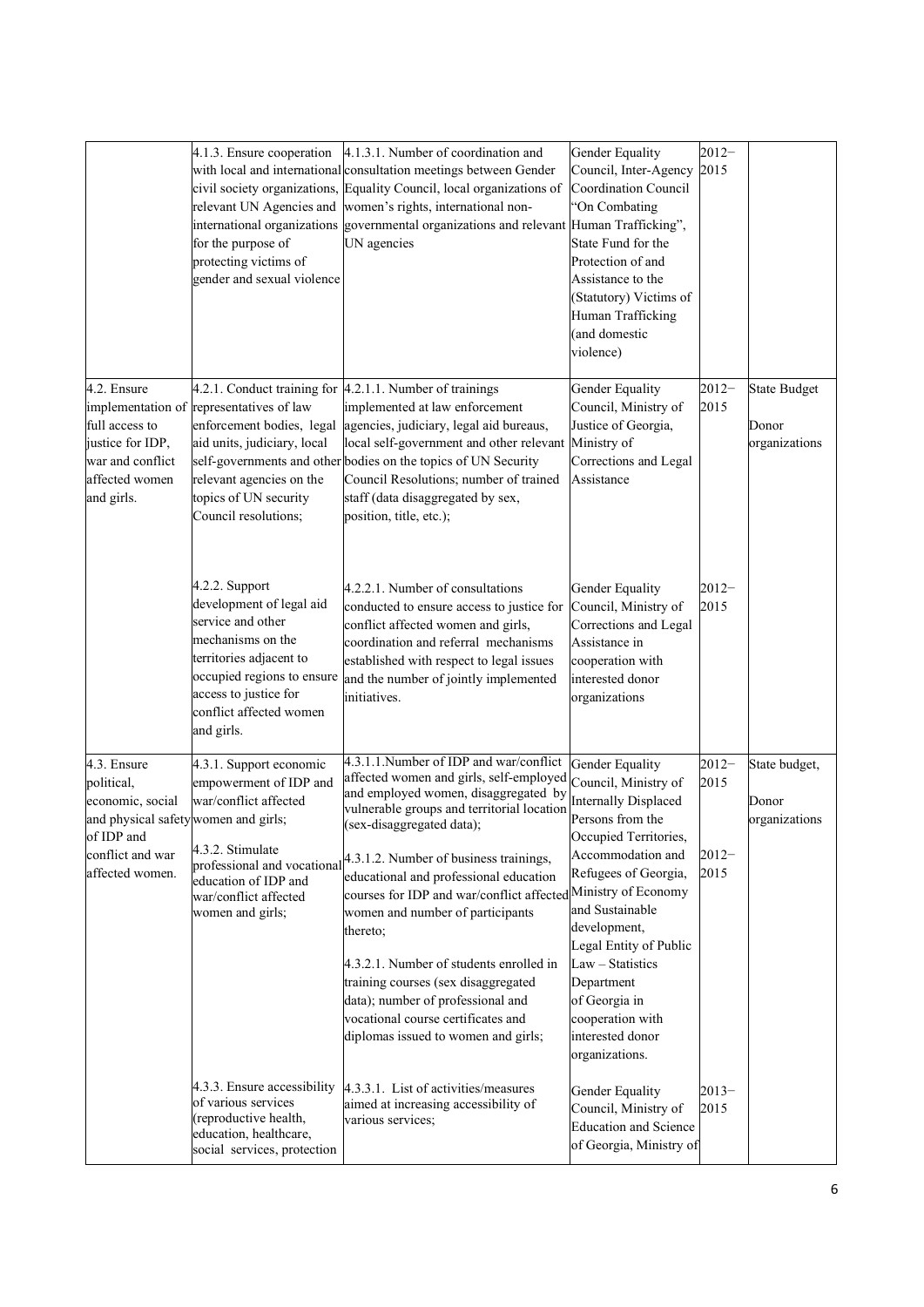|                                         | from domestic violence) to                                        |                                                                                                                        | Labour, Health and                              |                 |                     |
|-----------------------------------------|-------------------------------------------------------------------|------------------------------------------------------------------------------------------------------------------------|-------------------------------------------------|-----------------|---------------------|
|                                         | IDP and conflict affected<br>women and girls;                     |                                                                                                                        | Social Security of                              |                 |                     |
|                                         |                                                                   |                                                                                                                        | Georgia                                         |                 |                     |
|                                         | 4.3.4. Provide information                                        | 4.3.4.1. Relevant reports on cleaning up                                                                               |                                                 |                 |                     |
|                                         | on cleaning up works of                                           | of explosive waste of war                                                                                              | Gender Equality                                 | $2012-$         |                     |
|                                         | explosive waste of war to                                         |                                                                                                                        | Council, Ministry of                            | 2015            |                     |
|                                         | women residing on                                                 |                                                                                                                        | Defence of Georgia,                             |                 |                     |
|                                         | territories adjacent to                                           |                                                                                                                        | Local self-government                           |                 |                     |
|                                         | occupied regions.                                                 |                                                                                                                        | bodies.                                         |                 |                     |
|                                         |                                                                   |                                                                                                                        |                                                 |                 |                     |
|                                         |                                                                   | Priority Area V - Relief and Recovery - Addressing special needs of women in war/conflict and post-conflict situations |                                                 |                 |                     |
|                                         |                                                                   | Goal 5: Addressing special needs of women in war/conflict and post-conflict situations                                 |                                                 |                 |                     |
| Objective                               | <b>Activity</b>                                                   | Indicator                                                                                                              | <b>Implementing Agency</b>                      | Deadli          | Source of           |
| 5.1. Ensure                             |                                                                   | 5.1.1.1. Needs assessment and                                                                                          |                                                 | nes<br>$2012 -$ | <b>Funding</b>      |
| participation of                        | 5.1.1. Cooperate with<br>international and civil                  |                                                                                                                        | Gender Equality<br>Council, Ministry of         |                 | <b>State Budget</b> |
| IDP and                                 |                                                                   | respective report reflecting the needs of                                                                              | <b>Internally Displaced</b>                     | 2013            | Donor               |
| war/conflict                            | society organizations in<br>studies aimed at                      | women                                                                                                                  | Persons from the                                |                 |                     |
|                                         |                                                                   | affected women in dentification of short-term 5.1.1.2. Programs/Projects prepared                                      | Occupied Territories,                           |                 | organizations       |
|                                         | and long-term needs of                                            | based on study on addressing short-term                                                                                | Accommodation and                               |                 |                     |
| identifying their<br>own priorities and | IDP, war/conflict-affected                                        | and long-term needs of IDP and war and                                                                                 | Refugees of Georgia in                          |                 |                     |
| special needs.                          | women and their family                                            | conflict-affected women and their                                                                                      | cooperation with                                |                 |                     |
|                                         | members.                                                          | families.                                                                                                              | interested donor                                |                 |                     |
|                                         |                                                                   |                                                                                                                        |                                                 |                 |                     |
|                                         |                                                                   |                                                                                                                        | organizations                                   |                 |                     |
| 5.2. Consider                           | 5.2.1. Study special needs<br>of IDP and conflict                 | 5.2.1.1. Results of the study of special                                                                               | Gender Equality                                 | $2012 -$        | <b>State Budget</b> |
| special needs of                        |                                                                   | needs of IDP and war/conflict affected                                                                                 | Council, Ministry of                            | 2015            | Donor               |
| planning post                           | women and girls in affected women and girls<br>with disabilities. | women and girls with disabilities                                                                                      | <b>Internally Displaced</b><br>Persons from the |                 | organizations       |
| conflict                                |                                                                   |                                                                                                                        | Occupied Territories,                           |                 |                     |
| rehabilitation and                      |                                                                   |                                                                                                                        | Accommodation and                               |                 |                     |
| reintegration                           |                                                                   |                                                                                                                        | Refugees of Georgia in                          |                 |                     |
| projects, and                           |                                                                   |                                                                                                                        | cooperation with                                |                 |                     |
| ensure their                            |                                                                   |                                                                                                                        | interested donor                                |                 |                     |
| participation in                        |                                                                   |                                                                                                                        | organizations                                   |                 |                     |
| program planning                        |                                                                   |                                                                                                                        |                                                 |                 |                     |
| and                                     |                                                                   |                                                                                                                        |                                                 |                 |                     |
| implementation                          |                                                                   |                                                                                                                        |                                                 |                 |                     |
|                                         |                                                                   |                                                                                                                        |                                                 |                 |                     |
| 5.3. Ensure access                      |                                                                   | 5.3.1. In close cooperation 5.3.1.1. The study, carried out to identify                                                | Gender Equality                                 | $2012 -$        | <b>State Budget</b> |
| to psycho-social                        |                                                                   | with international and civil psycho-social needs of persons,                                                           | Council, Ministry of                            | 2015            |                     |
| services for IDP,                       |                                                                   | society organizations study especially the needs of persons with                                                       | <b>Internally Displaced</b>                     |                 | Donor               |
| refugee and                             | psycho-social needs of                                            | post-traumatic stress and victims of                                                                                   | Persons from the                                |                 | organizations       |
| conflict affected                       |                                                                   | IDP, refugees and conflict sexual and gender-based violence.                                                           | Occupied Territories,                           |                 |                     |
| women and girls.                        | affected women, children                                          |                                                                                                                        | Accommodation and                               |                 |                     |
|                                         | and elderly persons,                                              |                                                                                                                        | Refugees of Georgia in                          |                 |                     |
|                                         | residing on territories                                           |                                                                                                                        | cooperation with                                |                 |                     |
|                                         | adjacent to occupied                                              |                                                                                                                        | interested donor                                |                 |                     |
|                                         | regions, especially those                                         |                                                                                                                        | organizations                                   |                 |                     |
|                                         | suffering from post-                                              |                                                                                                                        |                                                 |                 |                     |
|                                         | traumatic stress and                                              |                                                                                                                        |                                                 |                 |                     |
|                                         | victims of sexual and                                             |                                                                                                                        |                                                 |                 |                     |
|                                         | gender based violence to                                          |                                                                                                                        |                                                 |                 |                     |
|                                         | assess their needs;                                               |                                                                                                                        |                                                 |                 |                     |
|                                         |                                                                   |                                                                                                                        |                                                 |                 |                     |
|                                         | 5.3.2. Prepare / train                                            | 5.3.2.1. Number of trainings conducted                                                                                 |                                                 | $2012 -$        |                     |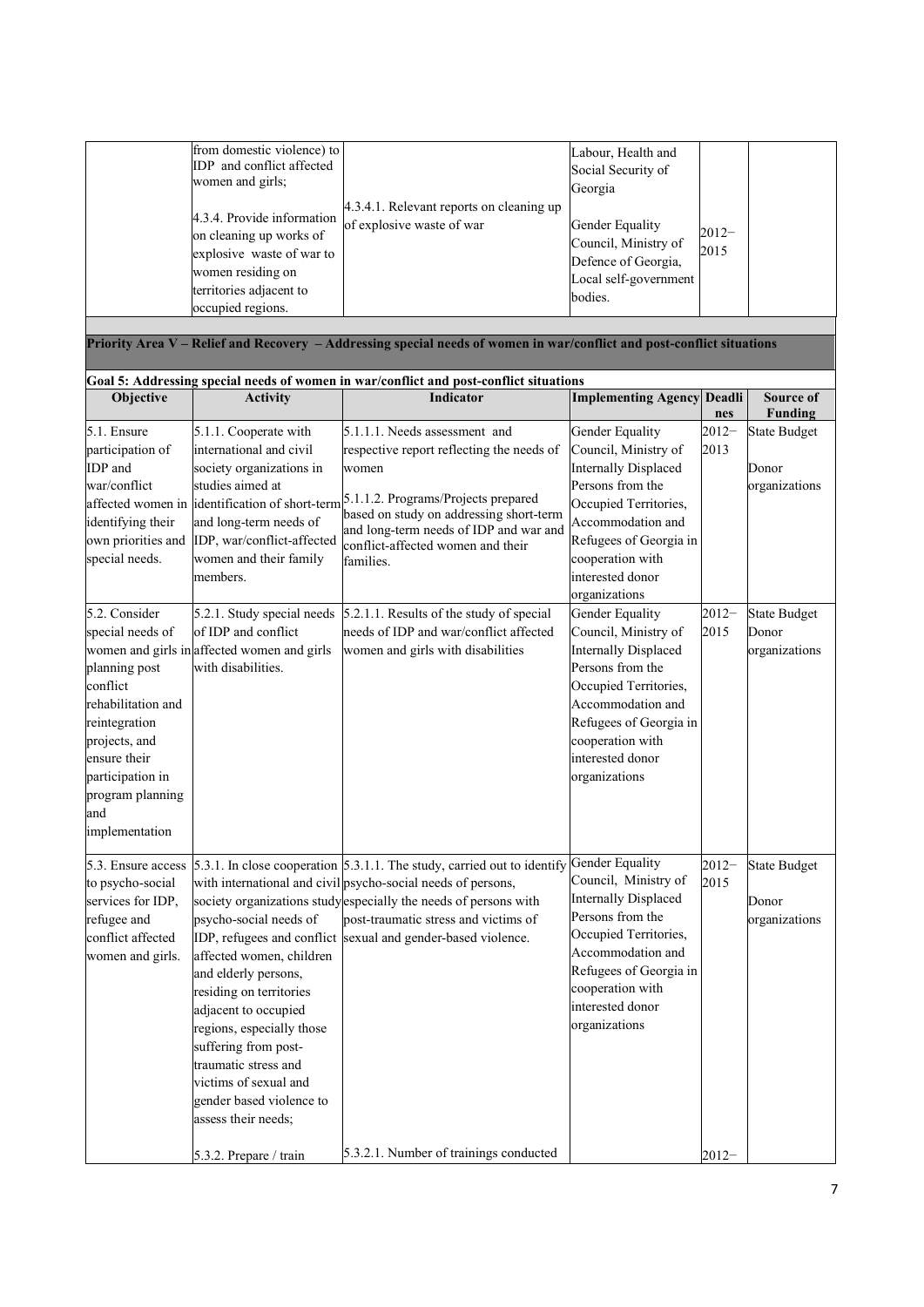|                                                                                        | assistance groups (social<br>worker, psychologist,<br>doctor) in psycho social<br>assistance and victims<br>rehabilitation<br>management;                                                       | on psycho-social assistance and victims'<br>rehabilitation management, number of<br>trained staff (sex disaggregated data);                                                                                                                                                                                                         |                                                                                                     | 2015             |                                               |
|----------------------------------------------------------------------------------------|-------------------------------------------------------------------------------------------------------------------------------------------------------------------------------------------------|-------------------------------------------------------------------------------------------------------------------------------------------------------------------------------------------------------------------------------------------------------------------------------------------------------------------------------------|-----------------------------------------------------------------------------------------------------|------------------|-----------------------------------------------|
|                                                                                        | 5.3.3. Based on identified<br>needs, provide relevant<br>psycho-social and legal<br>assistance to IDP, refugee<br>and conflict affected<br>women and girls, protect                             | 5.3.3.1. Relevant psycho-social and legal<br>assistance and healthcare mechanism<br>established.<br>5.3.3.2. Number of women and girls,                                                                                                                                                                                             |                                                                                                     | $2012 -$<br>2015 |                                               |
|                                                                                        | their health                                                                                                                                                                                    | who were provided with such assistance.<br>5.3.3.3. Number of conflict affected<br>women and girls who received<br>information on HIV Aids, on voluntary<br>consulting options and on HIV AIDS<br>testing.                                                                                                                          |                                                                                                     |                  |                                               |
|                                                                                        | 5.3.4. Redirect calls<br>received on the hotline of<br>and Social Affairs from<br>persons in need of psycho-<br>social assistance to<br>relevant organizations that<br>provide such assistance. | 5.3.4.1. Operation of the "Hotline" and<br>Ministry of Labour, Health availability of databases of organizations<br>that provide psycho-social services,,                                                                                                                                                                           |                                                                                                     | $2012 -$<br>2015 |                                               |
|                                                                                        |                                                                                                                                                                                                 |                                                                                                                                                                                                                                                                                                                                     |                                                                                                     |                  |                                               |
| 5.4. Promote UN                                                                        | 5.4.1. Raise public                                                                                                                                                                             | 5.4.1.1. Activities, media campaigns,                                                                                                                                                                                                                                                                                               | Gender Equality                                                                                     | $2012 -$         | <b>State Budget</b>                           |
| <b>Security Council</b><br>resolutions                                                 | awareness on women's<br>peace building issues, as<br>well as UN Security<br>1820, 1888, 1889 and<br>1960;                                                                                       | information and communication plans<br>rights, gender equality, and aimed at raising public awareness;<br>5.4.1.2. Number of workshops, trainings<br>Council Resolutions 1325, and conferences aimed at increasing<br>mass media awareness on women, peace<br>and security issues as provided by UN<br>security council resolutions | Council, Georgian<br>Public Broadcaster in<br>cooperation with<br>interested donor<br>organizations | 2015             | Donor<br>organizations                        |
|                                                                                        | 5.4.2. Support high<br>education institutions in<br>introduction of the topics<br>of UN Security Council<br>resolutions in academic<br>curricula.                                               | 5.4.2.1. Number of meetings with the<br>authorities of high education institutions<br>on inclusion of the topics of the UN<br>Security Council resolutions in<br>appropriate curricula.                                                                                                                                             | Gender Equality<br>Council in cooperation 2015<br>with interested donor<br>organizations            | $2012 -$         |                                               |
| 5.5. Coordination,<br>monitoring and<br>reporting<br>(accountability) of and reporting | 5.5.1. Support<br>implementation,<br>coordination, monitoring                                                                                                                                   | 5.5.1.1. Creation of a representative<br>coordination group within the framework Council, all respective<br>of Gender Equality Council                                                                                                                                                                                              | Gender Equality<br>ministries in<br>cooperation with                                                | $2012 -$<br>2015 | <b>State Budget</b><br>Donor<br>organizations |
| National Action                                                                        | (accountability) of the<br>Action Plan through                                                                                                                                                  | 5.5.1.2. Number of meetings held by the                                                                                                                                                                                                                                                                                             | interested donor                                                                                    |                  |                                               |
| Plan<br>implementation                                                                 | establishment of                                                                                                                                                                                | representative coordination group,<br>minutes of the meetings and annual                                                                                                                                                                                                                                                            | organizations                                                                                       |                  |                                               |